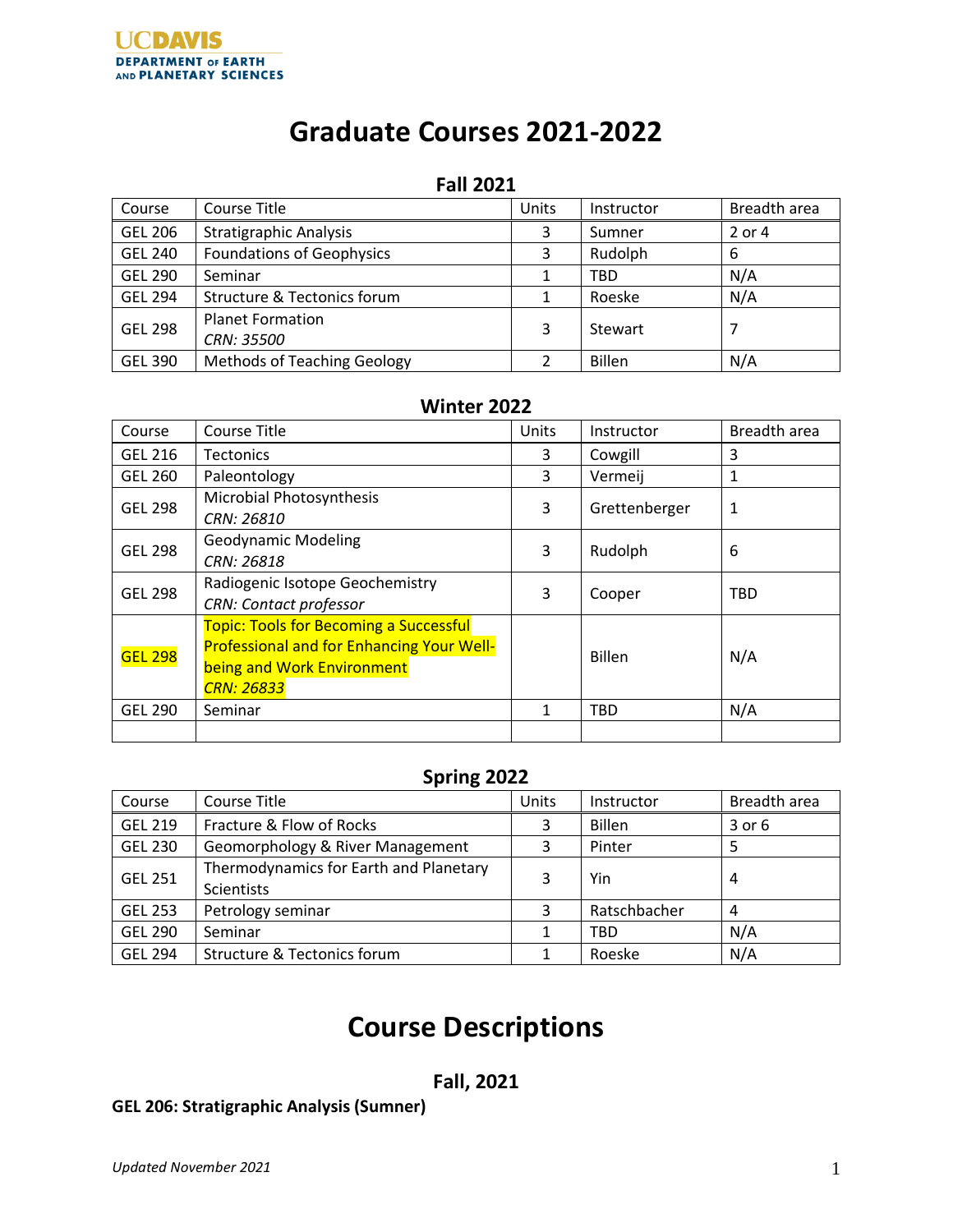

#### *Graduate course breadth area: #2 or 4*

This course will provide students the opportunity to learn and apply sedimentary geology, regional stratigraphy, and sedimentary basin analysis to tectonically active basins. It will be divided into three components: 1) specific techniques (tailored to student prior experience level); 2) a 3-day field trip (likely to the Ridge Basin, Southern California) and application of analysis techniques to those data; and 3) small group projects on topics of interest. Small group projects can focus on Martian stratigraphy for students interested in planetary science.

#### **GEL 240: Foundations of Geophysics (Rudolph)**

#### *Graduate course breadth area: #6*

This course presents foundational concepts in geophysics at a level accessible to all graduate students in the EPS department. Topics to be covered include the geophysical constraints on the large-scale structure and dynamics of Earth and planetary interiors such as seismology, gravity, heat flow, magnetic field, and geodesy. We will explore the physics of the processes that shape planetary surfaces and interiors including impact events, differentiation, mantle convection, and tectonics. The course will include a computer laboratory with hands-on programming activities in Python that reinforce the concepts covered in lecture.

Format: Lectures, weekly problem sets/labs, midterm, final

Note: This course is one of several regular 'core classes' being developed to strengthen our graduate curriculum.

#### **GEL 298: Planet Formation (Stewart)**

*Graduate course breadth area: #7*

Course Registration Number (CRN): 35500

This course presents foundational concepts in the physics and chemistry of planet formation, focusing on the early stages of growing planets and incorporating recent observations from exoplanets. Course provides foundational material related to protoplanetary disk physics, the solar nebula chemical condensation sequence, meteorite components and chemistry, chondrules and planetesimal formation, accretion of terrestrial planets, accretion of giant planets, current grand challenges in planet formation. The material is targeted at beginning graduate students and accessible to upper-level undergraduates.

Pre-requisites: Physics (e.g., PHY 7 or 9 or equivalent). Recommended: introductory physical chemistry/thermodynamics; introductory astronomy or planetary science course.

Meeting Times: Two 1.5 hour lectures/week. Time TBD.

Required text:

[Astrophysics of Planet Formation Second Edition \(2020\) by Philip Armitage.](https://www.amazon.com/Astrophysics-Planet-Formation-Philip-Armitage/dp/1108420508/ref=sr_1_3?dchild=1&keywords=astrophysics+of+planet+formation&qid=1621402618&sr=8-3)

Supplemental readings on associated chemical observations and concepts will be posted on Canvas.

Grading: Weekly problem sets: 80% (primarily analytic calculations and concept reinforcement) Final exam/integrative calculations (take-home): 20%

Lecture Outline:

Week 1: Armitage Chapter 1: Observations of Planetary Systems

Week 2: Armitage Chapter 2. Protoplanetary Disk Structure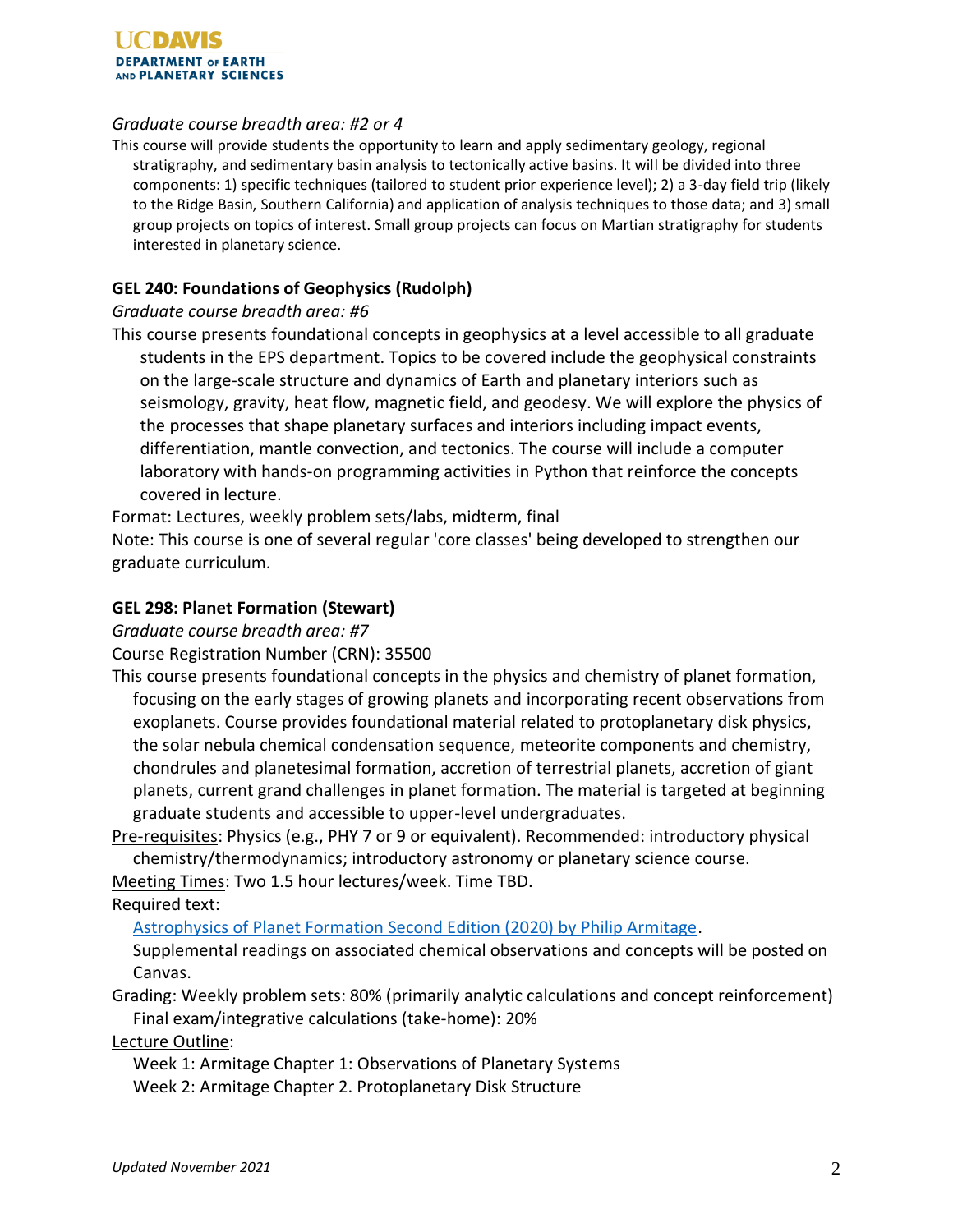Week 3: Armitage Chapter 3. Protoplanetary Disk Evolution Week 4: Armitage Chapter 4. Planetesimal Formation Week 5: Armitage Chapter 5. Terrestrial Planet Formation Week 6: Terrestrial planet formation continued. Week 7: Armitage Chapter 6. Giant Planet Formation. Week 8: Armitage Chapter 7. Evolution of Planetary Systems. Week 9: Thermodynamics and chemistry of the solar nebula / Thanksgiving Week 10/11: Thermodynamics and chemistry of the solar nebula cont.

## **GEL 294: Structure-Tectonics-Geophysics seminar (Roeske)**

1-unit

This on-going discussion group meets once/week to discuss a paper selected by participants in the group. The theme of the articles varies each quarter; the seminar's goal is to emphasize breadth and we read and discuss a range of articles that cover the diverse interests of members of the group. As an example, we have recently read articles on subduction zone processes, ranging from UHP metamorphism and exhumation, to response of the upper plate to degree of coupling in the subduction zone. If schedules allow, we plan a multi-day field trip to examine rocks that may show some of the processes of interest to the group and focus the reading around the field trip.

## **Winter, 2022**

## **GEL 216: Tectonics (Cowgill)**

## *Graduate course breadth area: #3*

- Tectonic processes provide the fundamental mechanisms by which the exosphere (atmosphere, hydrosphere, and biosphere) and the deep interior of Earth interact. This course seeks to understand tectonic systems by examining processes of mass and energy flux at modern and ancient plate boundaries. Our approach will be fundamentally geological in nature, in the sense that we will strive to link the rock record of processes with observations from modern settings. The course will involve readings/lectures based on *Global Tectonics* (Keary, Klepeis, Vine) and the primary literature, problem sets, and a research project and presentation.
- Planned topics: 1. Basics of Plate Motion on Sphere; 2. Basics of Isostacy & Flexure; 3. Divergent Boundaries & Passive Margins (e.g., Red Sea, Atlantic); 4. Transform Boundaries (e.g., San Andreas, Alpine, North Anatolian faults); 5. Convergent Boundaries (e.g., Andes); 6. Collision & Orogeny (e.g., Alpine-Himalayan Belt & Demise of NeoTethys); 7. Tectonics, Climate & Ocean Chemistry; 8. Tectonics and Life. Simultaneous enrollment in GEL253 is strongly encouraged.

## **GEL 260: Paleontology (Vermeij)**

## *Graduate course breadth area: #1*

This course will explore a broad topic of interest (still to be decided). We will read and discuss relevant papers and there will be a short final presentation and paper.

## **GEL 298: Microbial Photosynthesis (Grettenberger)**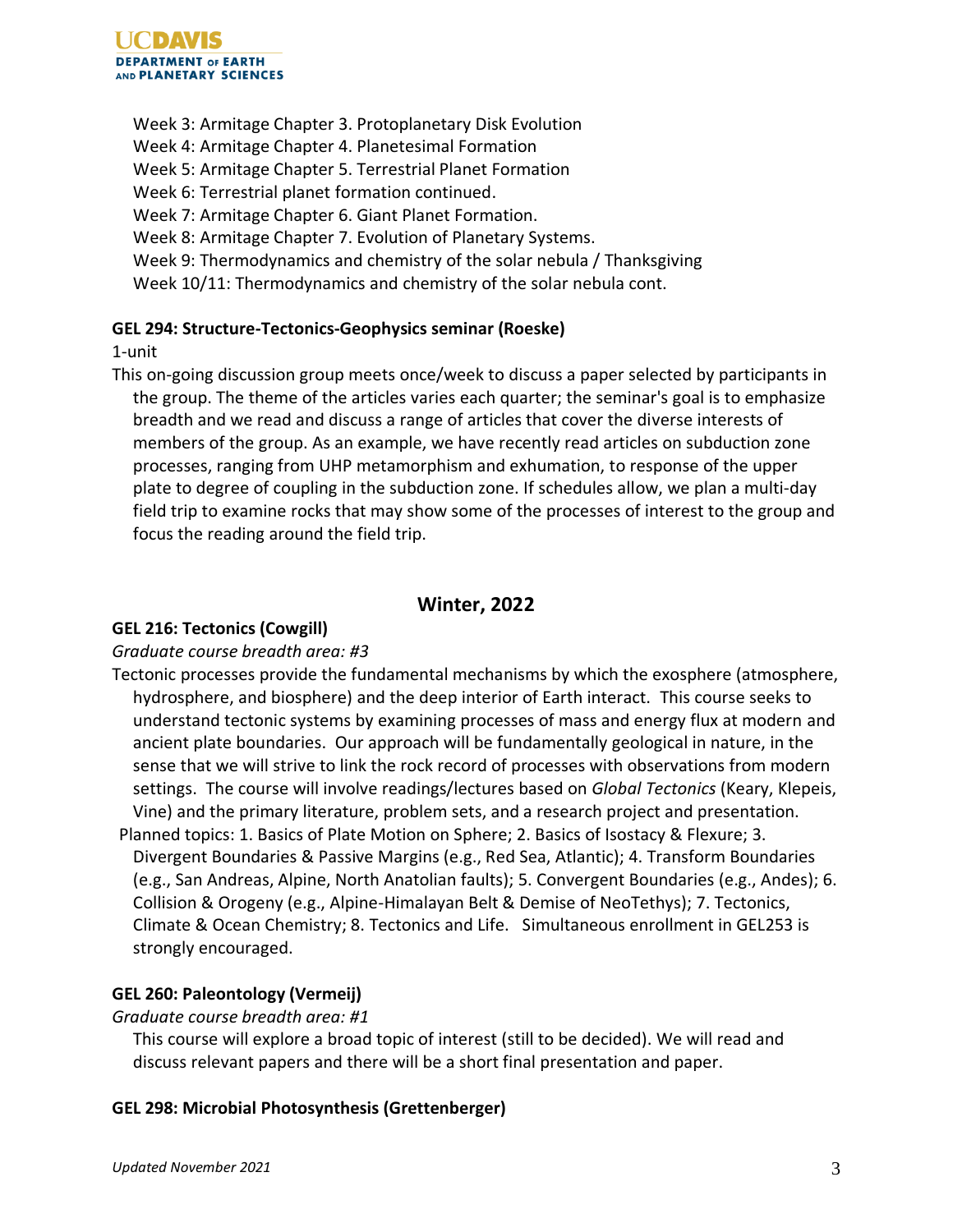#### UCDAVIS **DEPARTMENT OF EARTH** AND PLANETARY SCIENCES

## *Graduate course breadth area: #1*

Course Registration Number (CRN): 26810

Photosynthesis is one of the most important evolutionary innovations in Earth's history. It permanently changed Earth's surface geochemistry, fundamentally reshaping the cycling of key elements and altered the evolutionary path of life by allowing widespread aerobic respiration. This course will explore the importance of oxygenic photosynthesis in biogeochemical cycling, its evolutionary history, and the history of it in the fossil record. The course will include classroom, field, and laboratory components. Students will participate in a quarter long hands-on project during which they will 1) collect samples from a nearby field site, 2) extract DNA and sequence it using a MinION sequencer, 3) analyze the data using common bioinformatic pipelines, and 4) present their findings in a 10 minute talk format.

## **GEL 298: Geodynamic Modeling (Rudolph)**

*Graduate course breadth area: #6*

Course Registration Number (CRN): 26818

We will cover the design and implementation of numerical geodynamic models. We will address problems involving advection of material properties, advection and diffusion of heat, viscous flow, and visco-elasto-plastic deformation. Students will produce a 2D geodynamic modeling code that can be used to model the deformation of the lithosphere and mantle. The coursework will involve programming in a language of the student's choice.

## **GEL 298: Radiogenic Isotope Geochemistry (Cooper)**

*Graduate course breadth area: #TBD*

Course Registration Number (CRN): contact professor

The goal is to give graduate students an introduction to radiogenic isotope geochemistry at the upper-division undergraduate level, for those who haven't had an undergraduate course and/or who would like a refresher. It will be run as a sort of guided independent study, where for each week's topic students will be expected to independently read relevant sections in a textbook (or textbooks) and work problems related to the topic. There will be no lectures, but we will meet as a group twice each week – the first time will be an opportunity to ask questions and get clarification on concepts from the reading, and the second meeting will be an opportunity to get help with working through problems and to check solutions/calculations. The course will be for three units and will be offered as S/U grading only.

## **GEL 298: Tools for Becoming a Successful Professional and for Enhancing Your Well-being and Work Environment (Billen)**

*Graduate course breadth area: N/A*

Course Registration Number (CRN): 26833

This is a course that was developed by public health, psychiatry and behavioral scientist Professor Carolyn Dewa and mental health consultant Kathy Holmes-Sullivan and piloted in several graduate groups on campus in 2019 and 2020. In September, I was part of a cohort of faculty who were trained to teach this course within our own graduate programs/groups. The overall goals for the course are: 1. Explain the role of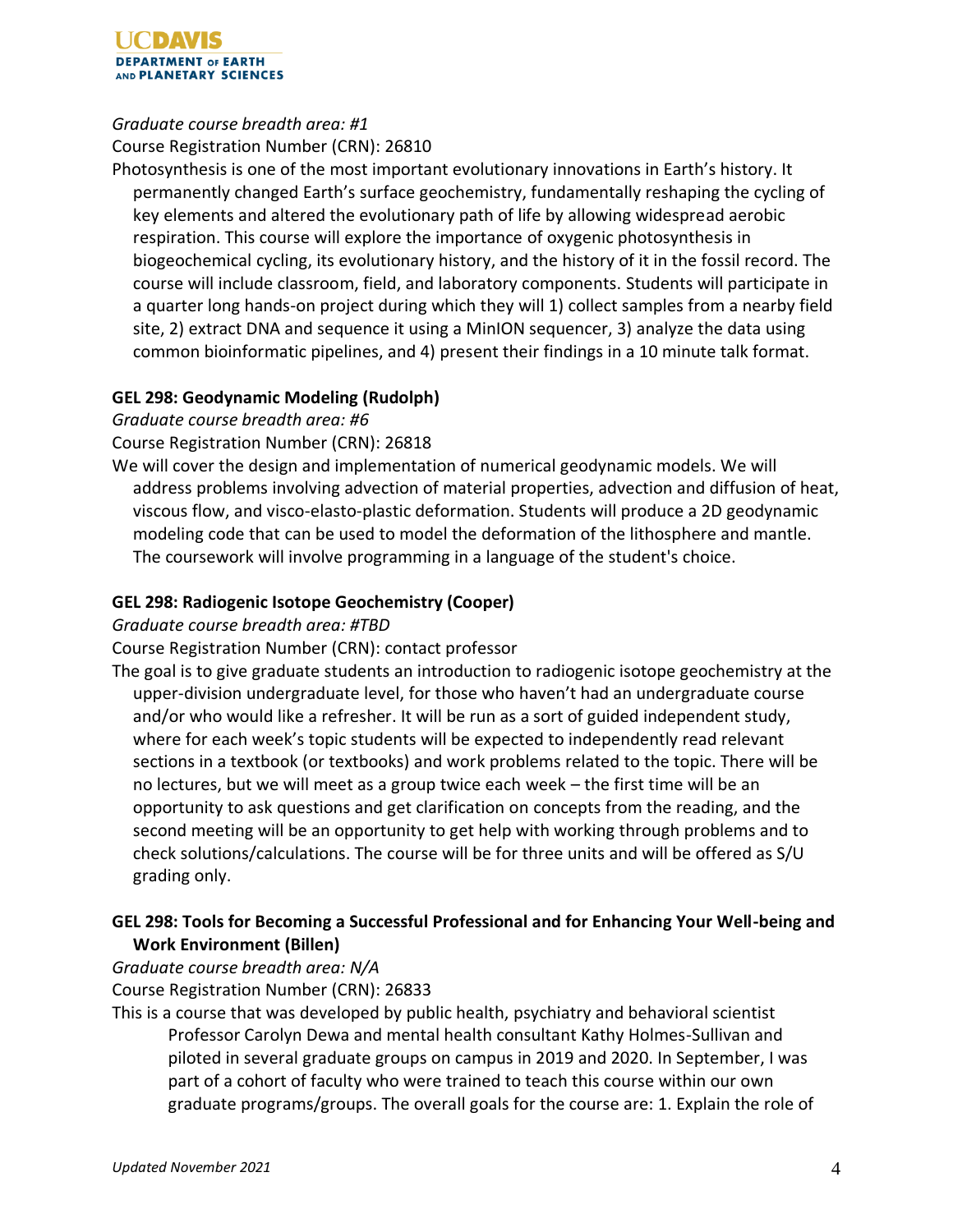stress in work life; 2. Discuss types of self-care tools; 3. Discuss how to evaluate the scientific evidence; 4. Describe the application of effective problem-solving; 5. Recognize psychosocial environmental factors associated with stress. The course will meet in 6 sessions (see description and course goals below), each 1.5 hours long, with a hybrid option (a minimum of 3 online participants is needed because there are multiple breakout activities in each session and it is difficult to mix in-person and on-line participant in breakout groups). The meeting time will be determined by a When2Meet Poll of the registered participants to be completed by the end of the first week of winter quarter. Approximately 30 minutes of time outside of class is expected for reflection and practice. There is also optional reading that provides the research background for the material presented in the course.

## **Spring, 2022**

## **GEL 219: Fracture and Flow of Rocks (Billen)**

#### *Graduate course breadth area: #3 or 6*

This revised course is designed to provide students with diverse undergraduate backgrounds with a strong foundation in brittle, ductile and viscous behavior of rocks. Compared to how the class was taught previously there is a shift to more time spent on brittle/ductile behavior of the lithosphere, including the rheologies used to model earthquake rupture, and less time spent on the viscous behavior of the mantle (but this is still covered). For each topic, I will present the experimental data, the equations used to describe the behavior and a discussion of the microscopic origin of the observed behavior. Targeted paper discussions will occur at key junctures in the course to help synthesize the topics and learn how to critically read papers establishing or applying rheological concepts. Each student will also complete a literature review-based term project on a specific type of rheology of relevance to their own research. Please also see detailed syllabus.

#### **GEL 230: Geomorphology and River Management (Pinter)**

#### *Graduate course breadth area: #5*

The course is a multidisciplinary study of the ecology, geomorphology and management of rivers of the US West, and one river (TBD) in particular. The field of watershed science, including the study of rivers and streams, is inherently multidisciplinary, involving a broad array of physical, biological, and social sciences. Traditional education programs emphasize in-depth study within a specific discipline, whereas most careers in water-related science and management rarely are limited to a single discipline. The ability to work collaboratively with professionals from different backgrounds is fundamental to success in watershed science and management, and indeed in most applied-science fields. Comprised of upper division undergraduate students and first-year graduate students, this course will bring together students from a range of biological and physical sciences to address the geology, ecology, and management of a targeted river and watershed. The course will be followed by an optional, private rafting and research expedition on the study river. Trip participants will be expected to help organize logistics for the field trip, including food, gear, transportation and field itineraries.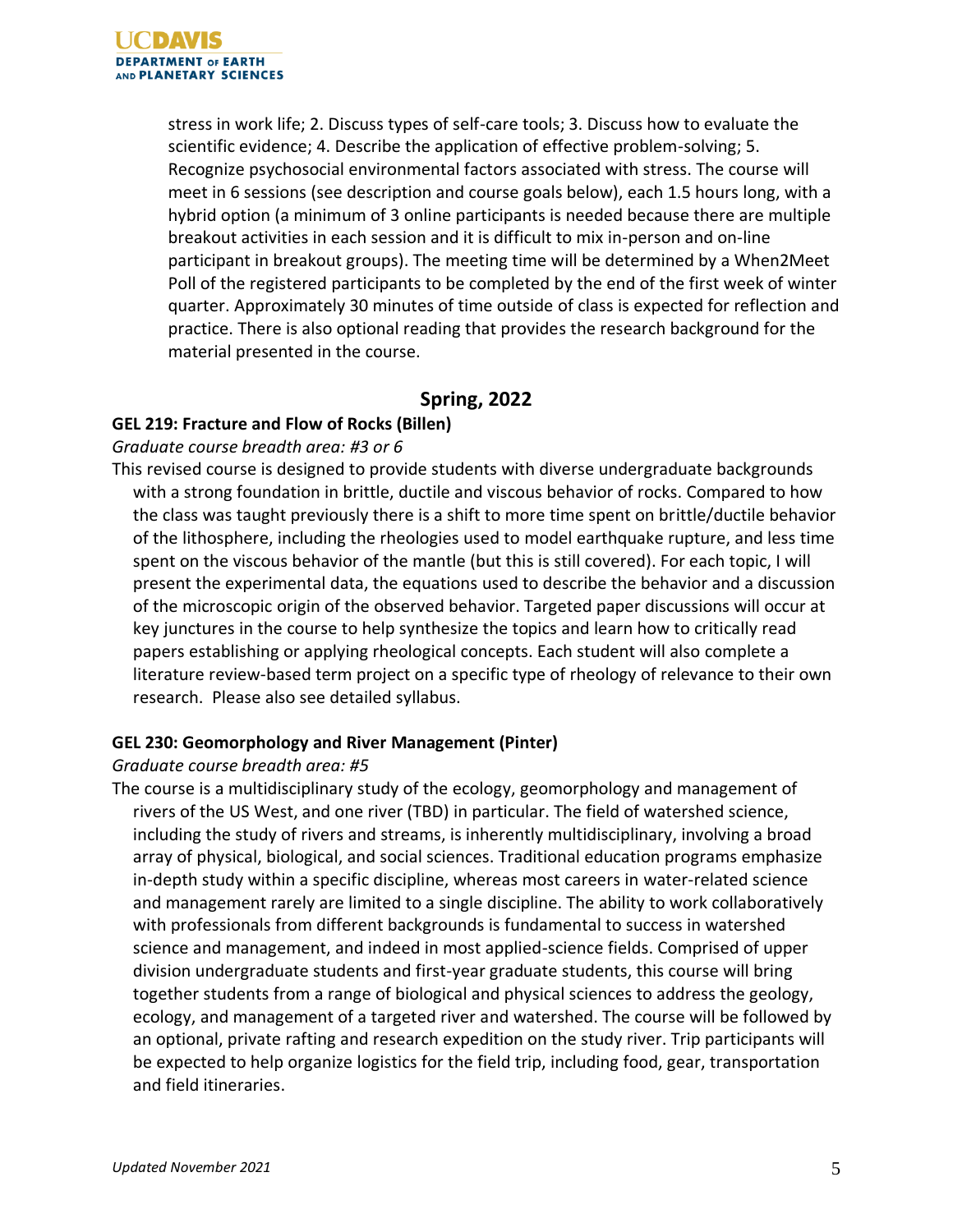

#### **GEL 251: Thermodynamics for Earth and Planetary Scientists (Yin)**

*Graduate course breadth area: #4*

If you are a geologist, or a planetary scientist, or aspired to become one in the near future, and were ever pondering on the questions such as why magma ocean crystallization proceeds from bottom up; if you ever wondered about what the heck does it mean by oxygen fugacity, and why it is a useful measure for a planetary object interior (Earth included); if you ever questioned why geochemists are so crazy about trace and ultra-trace elements in rocks and minerals, instead of (well, in addition to) major rock forming elements; or if you wanted to brush up your knowledge about how pressure and temperature of rocks, minerals and their assemblages were determined; if you were wondering what is solidus, liquidus, and what is adiabat, what is the "potential" temperature of the mantle; what is bridging oxygen and non-bridging oxygen and their roles in elemental partitioning from magma; what are the thermodynamic reasoning behind mass dependent isotope fractionation and its associated temperature dependance (another way of reading temperature record of minerals in nature)……the list could go on and on…… I know you have wondered about these questions in your mind, because I did too. If the answers to the list above were yes to most of them, I recommend you plan on taking GEL 251 in the Spring Quarter 2022 and we will learn together and build up our knowledge bases.

It is a 3-credit graduate level course. We will have a first organizational meeting in the first week of Spring Quarter, 2022. I encourage graduate students interested in the general subject to register for GEL 251: Thermodynamics for Earth Scientists.

If you have taken thermodynamics from general physics or general chemistry at college level, physical chemistry, petrology and mineralogy at undergraduate level, it would be helpful. If you are interested in the subject matter but are concerned with prior technical knowledges of the subject required, please feel free to contact me for consultation (qyin@ucdavis.edu). As Richard Feynman put it: "When the knowledge is weak and the situation is complicated, thermodynamic relations are really the most powerful". A situation, which I am sure you would encounter in your research career. I believe "Digestion of thermodynamic concepts often requires more than one attempt". This is to say to those of you who have already taken physical chemistry / thermodynamics in the past and know a lot already, it might still be beneficial to take it again. After all, "For example, the P-T conditions for the processes at the Earth's surface are 1 bar, 25 °C, whereas those for the processes in the deep interior of the Earth are at pressures of the order of 106 bars and temperatures of the order of 103 °C. The pressures for processes in the solar nebula are 10−3–10−4 bars. The extreme range of conditions encompassed by natural processes requires variety of manipulations and approximations that are not readily available in the standard textbooks on thermodynamics" (Ganguly 2020).

The students' performance will be evaluated and graded based on your active participation, contribution to the class discussion, problem sets, and term papers.